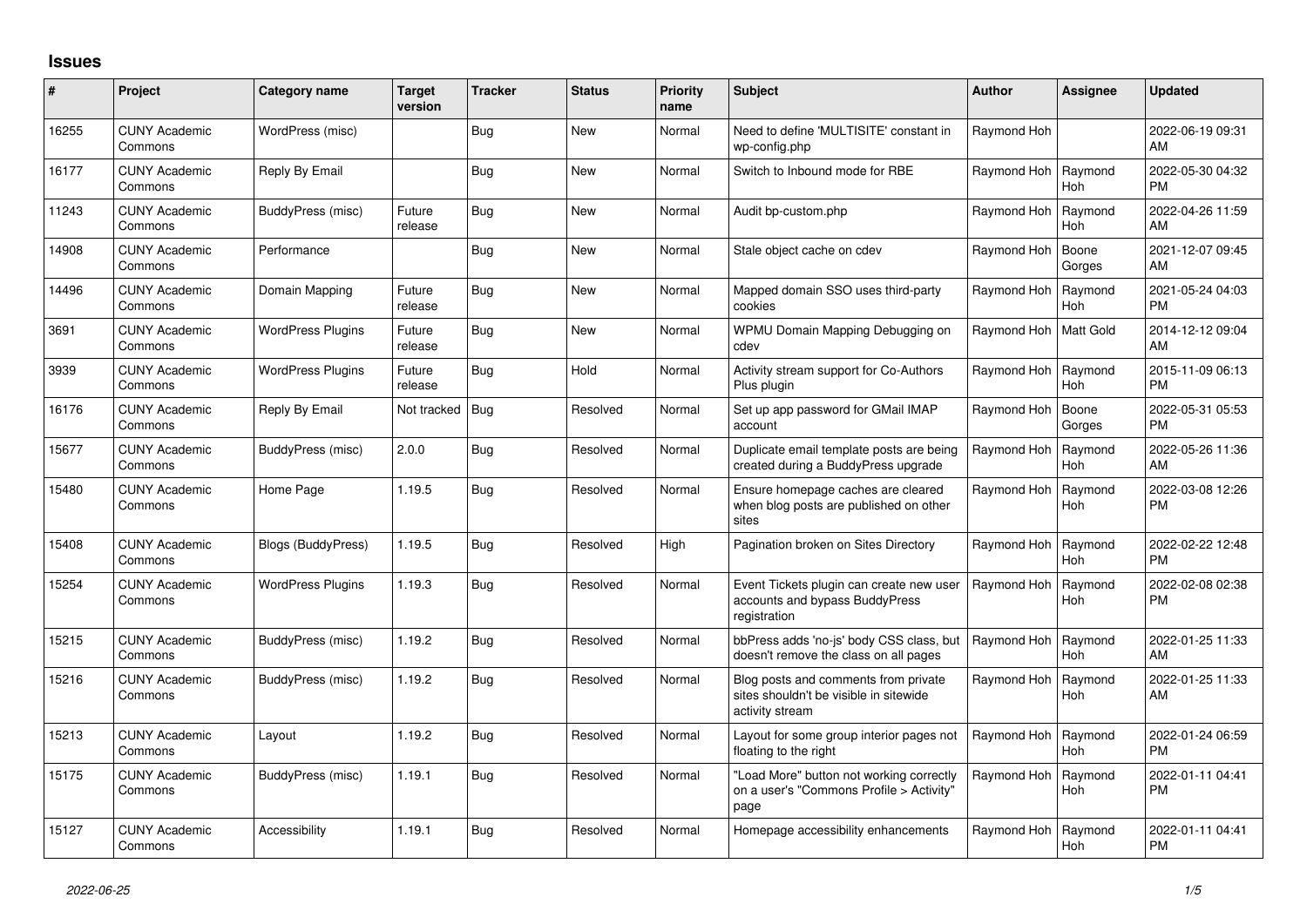| #     | Project                         | <b>Category name</b>           | <b>Target</b><br>version | <b>Tracker</b> | <b>Status</b> | <b>Priority</b><br>name | Subject                                                                                              | Author                | <b>Assignee</b>       | <b>Updated</b>                |
|-------|---------------------------------|--------------------------------|--------------------------|----------------|---------------|-------------------------|------------------------------------------------------------------------------------------------------|-----------------------|-----------------------|-------------------------------|
| 15144 | <b>CUNY Academic</b><br>Commons | Performance                    | 1.19.1                   | <b>Bug</b>     | Resolved      | Normal                  | Move logged-in user checks for bbPress<br>BP Notification Grabber later down the<br>page             | Raymond Hoh           | Raymond<br>Hoh        | 2022-01-11 04:41<br><b>PM</b> |
| 15145 | <b>CUNY Academic</b><br>Commons | Layout                         | 1.19.1                   | <b>Bug</b>     | Resolved      | Normal                  | Sitewide footer navigation shows all<br>sub-menu items instead of just primary<br>ones               | Raymond Hoh           | Raymond<br>Hoh        | 2022-01-04 08:09<br><b>PM</b> |
| 14945 | <b>CUNY Academic</b><br>Commons | Home Page                      | 1.19.0                   | <b>Bug</b>     | Resolved      | Normal                  | Fix News page display after new header<br>and footer                                                 | Raymond Hoh           | Raymond<br>Hoh        | 2022-01-04 11:20<br>AM        |
| 14909 | <b>CUNY Academic</b><br>Commons | Performance                    | 1.19.0                   | <b>Bug</b>     | Resolved      | Normal                  | Reducing DB queries and asset loading<br>on the main site                                            | Raymond Hoh           | Raymond<br><b>Hoh</b> | 2022-01-04 10:30<br>AM        |
| 15029 | <b>CUNY Academic</b><br>Commons | Social Paper                   | 1.18.24                  | <b>Bug</b>     | Resolved      | Normal                  | Social papers with post passwords<br>should not record 'new_cacsp_edit'<br>activity items            | Raymond Hoh           | Raymond<br>Hoh        | 2021-12-02 04:15<br><b>PM</b> |
| 14223 | <b>CUNY Academic</b><br>Commons | BuddyPress (misc)              | 1.18.19                  | <b>Bug</b>     | Resolved      | Normal                  | Non-public site visibility change should<br>update all related site activity visibility to<br>hidden | Raymond Hoh           | Raymond<br>Hoh        | 2021-10-05 02:03<br><b>PM</b> |
| 14749 | <b>CUNY Academic</b><br>Commons | <b>DiRT</b> Integration        | 1.18.18                  | <b>Bug</b>     | Resolved      | Normal                  | "Digital Research Tools" adminbar item<br>should not show when logged out                            | Raymond Hoh           | Raymond<br>Hoh        | 2021-09-07 11:51<br>AM        |
| 14704 | <b>CUNY Academic</b><br>Commons | Group Forums                   | 1.18.16                  | Bug            | Resolved      | Normal                  | <b>Additional bbPress fixes</b>                                                                      | Raymond Hoh           | Raymond<br>Hoh        | 2021-08-10 11:16<br>AM        |
| 14299 | <b>CUNY Academic</b><br>Commons | WordPress (misc)               | 1.18.8                   | <b>Bug</b>     | Resolved      | Normal                  | Remove Site Health scheduled task                                                                    | Raymond Hoh           | Raymond<br>Hoh        | 2021-04-09 06:57<br><b>PM</b> |
| 13966 | <b>CUNY Academic</b><br>Commons | Reply By Email                 | 1.18.5                   | <b>Bug</b>     | Resolved      | High                    | Replying by email to a trashed or<br>spammed forum topic causes a fatal error                        | Raymond Hoh           | Raymond<br>Hoh        | 2021-02-09 02:32<br><b>PM</b> |
| 13859 | <b>CUNY Academic</b><br>Commons | BuddyPress (misc)              | 1.18.3                   | <b>Bug</b>     | Resolved      | Normal                  | Reset current blog in BP MPO Activity<br>Filter plugin                                               | Raymond Hoh           | Raymond<br>Hoh        | 2021-01-26 04:43<br>РM        |
| 13721 | <b>CUNY Academic</b><br>Commons | <b>WordPress Plugins</b>       | 1.18.1                   | <b>Bug</b>     | Resolved      | Normal                  | Update Contact Form 7                                                                                | Raymond Hoh           | Raymond<br>Hoh        | 2020-12-17 08:41<br><b>PM</b> |
| 13455 | <b>CUNY Academic</b><br>Commons | Domain Mapping                 | 1.18.0                   | <b>Bug</b>     | Resolved      | Normal                  | Switch from WPMU Domain Mapping to<br>Mercator                                                       | Raymond Hoh           | Raymond<br><b>Hoh</b> | 2020-12-08 11:18<br>AM        |
| 13497 | <b>CUNY Academic</b><br>Commons | Internal Tools and<br>Workflow | 1.17.6                   | <b>Bug</b>     | Resolved      | Normal                  | Remove Elemental theme cache files                                                                   | Raymond Hoh           | Raymond<br>Hoh        | 2020-10-27 11:00<br>AM        |
| 13332 | <b>CUNY Academic</b><br>Commons | Reply By Email                 | 1.17.4                   | Bug            | Resolved      | Normal                  | 'Reply-To' email header can be corrupted<br>in WordPress 5.5                                         | Raymond Hoh           | Raymond<br>Hoh        | 2020-09-22 12:08<br>PM        |
| 12551 | <b>CUNY Academic</b><br>Commons | WordPress (misc)               | 1.17.0                   | <b>Bug</b>     | Resolved      | Normal                  | Preparing for PHP 7.4                                                                                | Raymond Hoh           |                       | 2020-07-14 01:13<br><b>PM</b> |
| 12850 | <b>CUNY Academic</b><br>Commons | <b>WordPress Plugins</b>       | 1.16.14                  | <b>Bug</b>     | Resolved      | Normal                  | Event Tickets plugin calls<br>wp_cache_flush() after every ticket<br>addition                        | Raymond Hoh   Raymond | Hoh                   | 2020-06-09 11:56<br>AM        |
| 12594 | <b>CUNY Academic</b><br>Commons | <b>WordPress Plugins</b>       | 1.16.9                   | <b>Bug</b>     | Resolved      | Normal                  | Remove Backtype Connect plugin                                                                       | Raymond Hoh           | Raymond<br>Hoh        | 2020-04-14 11:20<br>AM        |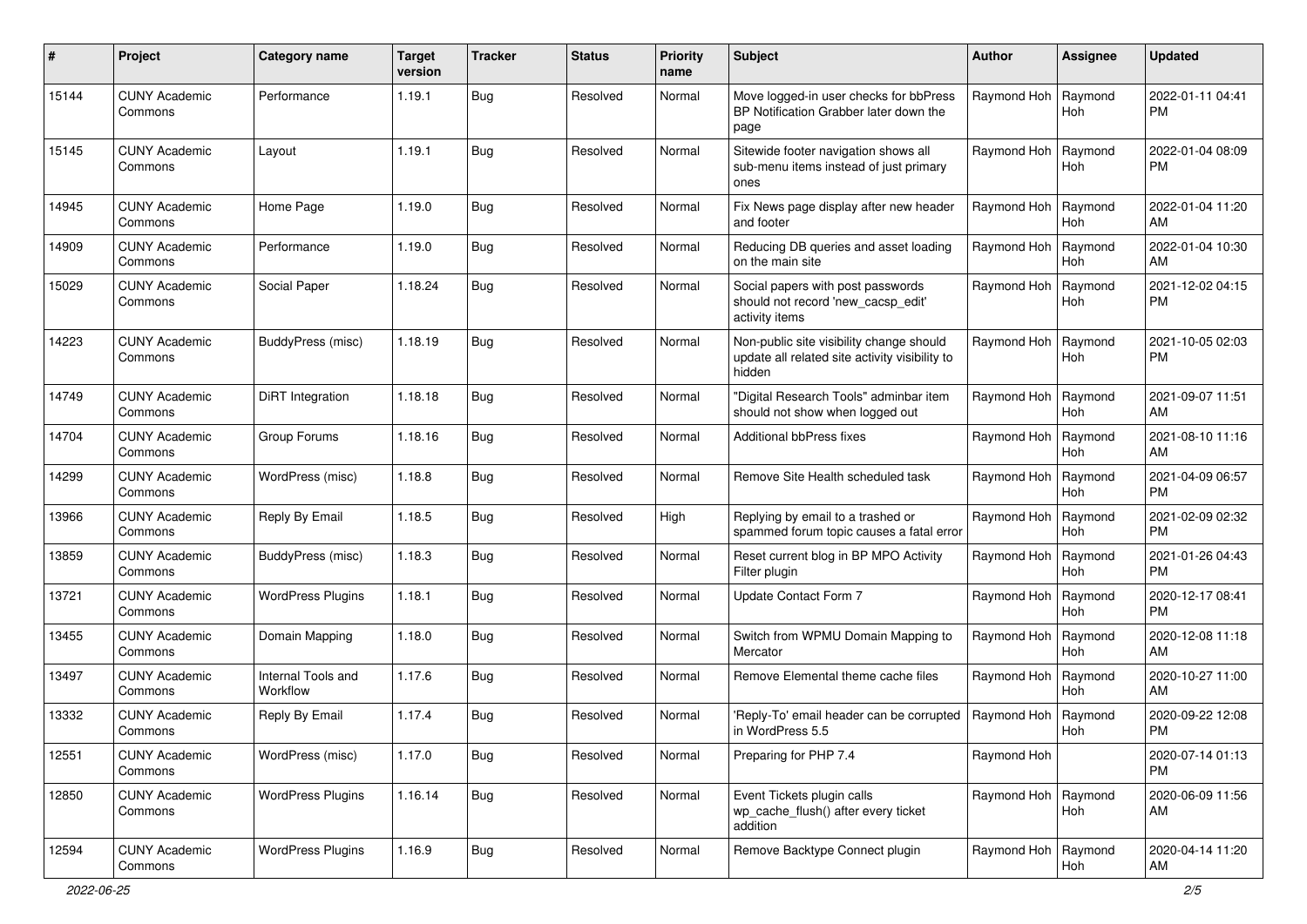| #     | Project                         | Category name              | <b>Target</b><br>version | <b>Tracker</b> | <b>Status</b> | <b>Priority</b><br>name | <b>Subject</b>                                                              | <b>Author</b> | Assignee              | <b>Updated</b>                |
|-------|---------------------------------|----------------------------|--------------------------|----------------|---------------|-------------------------|-----------------------------------------------------------------------------|---------------|-----------------------|-------------------------------|
| 12606 | <b>CUNY Academic</b><br>Commons | <b>WordPress Plugins</b>   | 1.16.9                   | <b>Bug</b>     | Resolved      | Normal                  | Disable PHP sessions for Custom<br>Sidebars plugin                          | Raymond Hoh   | Raymond<br><b>Hoh</b> | 2020-04-14 11:20<br>AM        |
| 12240 | <b>CUNY Academic</b><br>Commons | <b>WordPress Plugins</b>   | 1.16.3                   | Bug            | Resolved      | Normal                  | wp-ms-request-membership not added<br>properly as a git submodule           | Raymond Hoh   | Raymond<br>Hoh        | 2019-12-27 01:05<br><b>PM</b> |
| 11998 | <b>CUNY Academic</b><br>Commons | <b>Email Notifications</b> | 1.15.12                  | <b>Bug</b>     | Resolved      | Normal                  | Groupblog post emails can potentially<br>contain the wrong content          | Raymond Hoh   | Raymond<br><b>Hoh</b> | 2019-10-22 11:54<br>AM        |
| 11891 | <b>CUNY Academic</b><br>Commons | Events                     | 1.15.10                  | <b>Bug</b>     | Resolved      | Normal                  | Private group calendar iCal URLs should<br>be accessible without logging in | Raymond Hoh   | Raymond<br><b>Hoh</b> | 2019-09-24 11:09<br>AM        |
| 11855 | <b>CUNY Academic</b><br>Commons | WordPress (misc)           | 1.15.10                  | <b>Bug</b>     | Resolved      | Normal                  | "More Privacy Options" message not<br>showing on login page                 | Raymond Hoh   | Raymond<br><b>Hoh</b> | 2019-09-24 11:09<br>AM        |
| 11013 | NYCDH Community<br>Site         |                            |                          | <b>Bug</b>     | Resolved      | Normal                  | Convert subdomain install to subdirectory<br>install                        | Raymond Hoh   | Raymond<br><b>Hoh</b> | 2019-05-21 11:07<br>AM        |
| 11297 | <b>CUNY Academic</b><br>Commons | WordPress (misc)           | 1.14.11                  | Bug            | Resolved      | Normal                  | Two versions of the same plugin and<br>theme exist                          | Raymond Hoh   | Boone<br>Gorges       | 2019-04-23 10:44<br>AM        |
| 11335 | <b>CUNY Academic</b><br>Commons | <b>WordPress Plugins</b>   | 1.15                     | Bug            | Resolved      | Normal                  | Add mobile responsive styles for Creative<br>Commons license popup          | Raymond Hoh   | Raymond<br><b>Hoh</b> | 2019-04-16 02:21<br><b>PM</b> |
| 11164 | <b>CUNY Academic</b><br>Commons | Spam/Spam<br>Prevention    | 1.14.7                   | <b>Bug</b>     | Resolved      | Normal                  | Anonymous blog comments are empty                                           | Raymond Hoh   | Raymond<br>Hoh        | 2019-02-26 02:04<br><b>PM</b> |
| 11083 | <b>CUNY Academic</b><br>Commons | BuddyPress (misc)          | 1.14.6                   | Bug            | Resolved      | Normal                  | "My Settings > Export Data" page is<br>blank                                | Raymond Hoh   | Raymond<br><b>Hoh</b> | 2019-02-12 12:08<br><b>PM</b> |
| 10564 | <b>CUNY Academic</b><br>Commons | <b>WordPress Plugins</b>   | 1.14.1                   | Bug            | Resolved      | Normal                  | PHP 7.2 Incompatibility Problems                                            | Raymond Hoh   | Raymond<br>Hoh        | 2018-11-19 10:06<br>AM        |
| 9810  | <b>CUNY Academic</b><br>Commons | <b>WordPress Plugins</b>   | 1.13.2                   | Bug            | Resolved      | Normal                  | Yoast SEO doesn't support the Guest<br>Authors feature of Co-Authors Plus   | Raymond Hoh   | Raymond<br>Hoh        | 2018-05-22 11:56<br>AM        |
| 9639  | <b>CUNY Academic</b><br>Commons | commonsinabox.org          | Not tracked   Bug        |                | Resolved      | Normal                  | Users having problems posting to the<br>forums                              | Raymond Hoh   | Boone<br>Gorges       | 2018-04-20 11:37<br>AM        |
| 9486  | <b>CUNY Academic</b><br>Commons | Group Forums               | 1.12.11                  | Bug            | Resolved      | Normal                  | Revision logs show up when quoting a<br>full forum post                     | Raymond Hoh   | Raymond<br>Hoh        | 2018-03-27 12:49<br><b>PM</b> |
| 9177  | <b>CUNY Academic</b><br>Commons | Social Paper               | 1.12.8                   | <b>Bug</b>     | Resolved      | Normal                  | Social Paper directory not showing any<br>papers                            | Raymond Hoh   | Raymond<br>Hoh        | 2018-02-13 01:10<br><b>PM</b> |
| 9202  | <b>CUNY Academic</b><br>Commons | Reply By Email             | 1.12.8                   | <b>Bug</b>     | Resolved      | Normal                  | Attachment error emails missing topic<br>name                               | Raymond Hoh   | Raymond<br><b>Hoh</b> | 2018-02-13 10:49<br>AM        |
| 9203  | <b>CUNY Academic</b><br>Commons | Events                     | 1.12.8                   | <b>Bug</b>     | Resolved      | Normal                  | Filters on the "My Events > Calendar"<br>page no longer display             | Raymond Hoh   | Boone<br>Gorges       | 2018-02-12 09:40<br><b>PM</b> |
| 9011  | <b>CUNY Academic</b><br>Commons | My Commons                 | 1.12.6                   | <b>Bug</b>     | Resolved      | Normal                  | My Commons - Fix "About My Commons"<br>link                                 | Raymond Hoh   | Raymond<br>Hoh        | 2018-01-09 11:13<br>AM        |
| 9066  | CUNY Academic<br>Commons        | Reply By Email             | 1.12.6                   | <b>Bug</b>     | Resolved      | Normal                  | RBE error email not firing for new topics<br>when attachment is too large   | Raymond Hoh   | Raymond<br>Hoh        | 2018-01-08 04:49<br>PM        |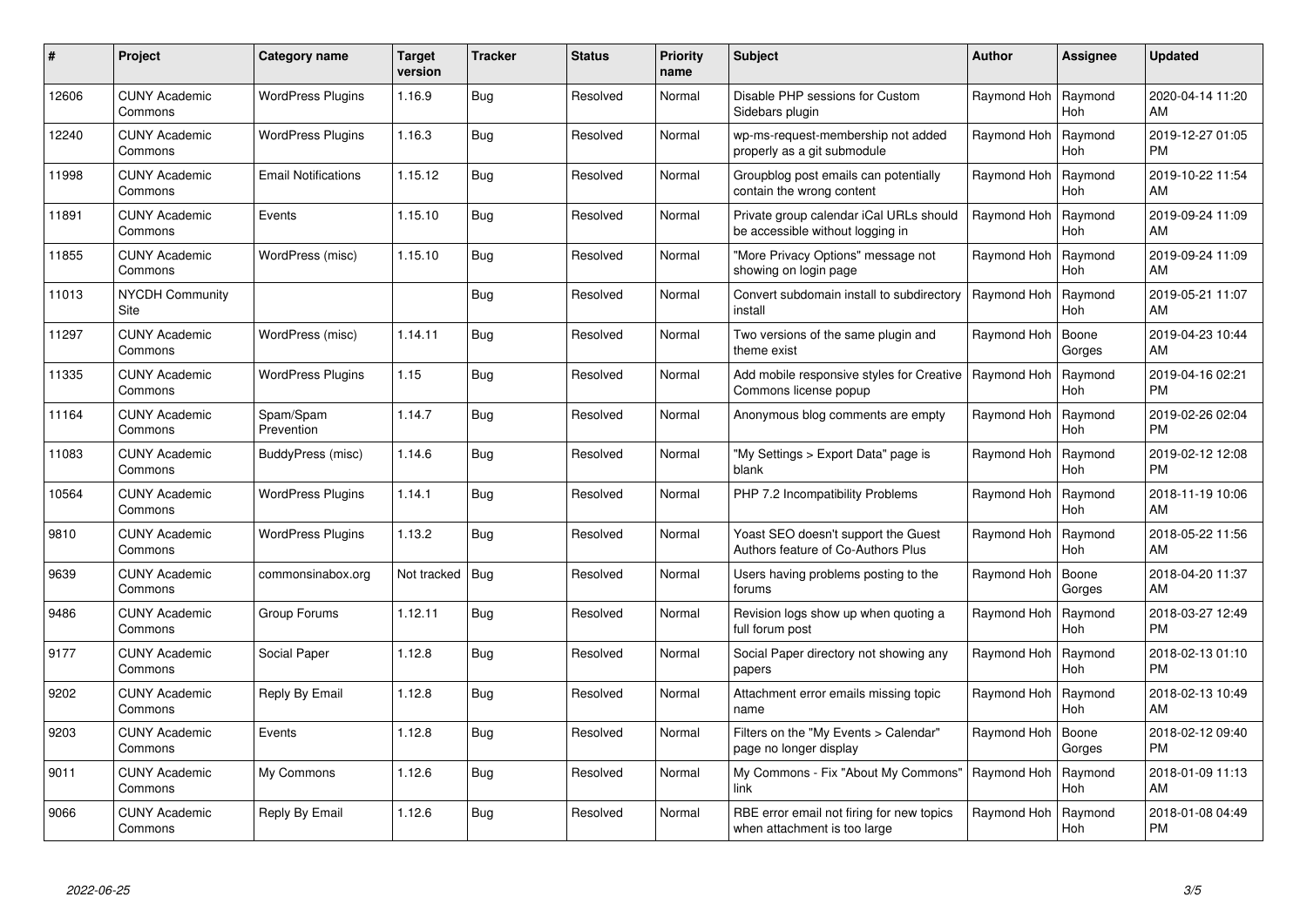| #    | Project                         | <b>Category name</b>       | <b>Target</b><br>version | <b>Tracker</b> | <b>Status</b> | <b>Priority</b><br>name | <b>Subject</b>                                                                                       | <b>Author</b> | Assignee              | <b>Updated</b>                |
|------|---------------------------------|----------------------------|--------------------------|----------------|---------------|-------------------------|------------------------------------------------------------------------------------------------------|---------------|-----------------------|-------------------------------|
| 8000 | <b>CUNY Academic</b><br>Commons | Reply By Email             | 1.10.17                  | Bug            | Resolved      | Normal                  | Issues with RBE email sent date                                                                      | Raymond Hoh   | Raymond<br>Hoh        | 2017-04-20 10:32<br><b>PM</b> |
| 7815 | <b>CUNY Academic</b><br>Commons | Reply By Email             | 1.10.14                  | <b>Bug</b>     | Resolved      | Normal                  | RBE "Connect" button hangs                                                                           | Raymond Hoh   | Raymond<br><b>Hoh</b> | 2017-03-21 12:59<br><b>PM</b> |
| 7217 | <b>CUNY Academic</b><br>Commons | Events                     | 1.10.6                   | <b>Bug</b>     | Resolved      | Normal                  | BP Event Organiser issues with WP 4.7<br>and Shortcake                                               | Raymond Hoh   | Raymond<br>Hoh        | 2016-12-21 11:57<br><b>PM</b> |
| 5975 | <b>CUNY Academic</b><br>Commons | <b>WordPress Plugins</b>   | 1.11                     | Bug            | Resolved      | Normal                  | Audit all mail plugins on the Commons                                                                | Raymond Hoh   | Daniel Jones          | 2016-12-13 08:57<br><b>PM</b> |
| 4985 | <b>CUNY Academic</b><br>Commons | ZenDesk                    | 1.9.32                   | Bug            | Resolved      | Normal                  | ZenDesk Feedback Tab is being<br>deprecated                                                          | Raymond Hoh   | Raymond<br>Hoh        | 2016-11-01 10:20<br>AM        |
| 6043 | <b>CUNY Academic</b><br>Commons | <b>Email Notifications</b> | 1.9.28                   | <b>Bug</b>     | Resolved      | Normal                  | Emails should not be sent to<br>noreply@commons.gc.cuny.edu                                          | Raymond Hoh   | Raymond<br>Hoh        | 2016-09-19 05:33<br><b>PM</b> |
| 3780 | <b>CUNY Academic</b><br>Commons | WordPress (misc)           | 1.10                     | Bug            | Resolved      | Normal                  | wp-login.php template styling                                                                        | Raymond Hoh   | Raymond<br><b>Hoh</b> | 2016-08-24 06:30<br>AM        |
| 5850 | <b>CUNY Academic</b><br>Commons | Server                     | 1.9.22                   | <b>Bug</b>     | Resolved      | Normal                  | New server -<br>\$_SERVER['REMOTE_ADDR'] using<br>private IP instead of user IP                      | Raymond Hoh   | Raymond<br>Hoh        | 2016-07-29 02:42<br><b>PM</b> |
| 5836 | <b>CUNY Academic</b><br>Commons | Upgrades                   | 1.9.22                   | <b>Bug</b>     | Resolved      | Normal                  | Memcached caching strategy on new<br>server                                                          | Raymond Hoh   | Raymond<br><b>Hoh</b> | 2016-07-26 01:45<br><b>PM</b> |
| 5652 | <b>CUNY Academic</b><br>Commons | <b>Email Notifications</b> | 1.10                     | Bug            | Resolved      | Normal                  | BP Email - Multiple Forum Post email<br>doesn't show content                                         | Raymond Hoh   | Raymond<br><b>Hoh</b> | 2016-06-27 04:14<br><b>PM</b> |
| 5313 | <b>CUNY Academic</b><br>Commons | <b>Email Notifications</b> | 1.10                     | Bug            | Resolved      | High                    | Migrate over to BuddyPress 2.5 Emails                                                                | Raymond Hoh   | Raymond<br>Hoh        | 2016-05-31 11:29<br>AM        |
| 5257 | <b>CUNY Academic</b><br>Commons | Social Paper               | 1.9.9                    | Bug            | Resolved      | Normal                  | Social Paper: Comment indicator<br>disappears after adding a comment to a<br>paragraph with no count | Raymond Hoh   | Raymond<br>Hoh        | 2016-02-25 03:07<br><b>PM</b> |
| 4073 | <b>CUNY Academic</b><br>Commons | Group Forums               | 1.9                      | <b>Bug</b>     | Resolved      | Normal                  | Group forum search should show within<br>group layout                                                | Raymond Hoh   | Raymond<br>Hoh        | 2015-11-10 06:34<br><b>PM</b> |
| 4083 | <b>CUNY Academic</b><br>Commons | My Commons                 | 1.8.1                    | <b>Bug</b>     | Resolved      | Normal                  | My Commons: New users see empty<br>'group joined" activity items                                     | Raymond Hoh   | Raymond<br>Hoh        | 2015-05-26 09:37<br>AM        |
| 3792 | <b>CUNY Academic</b><br>Commons | My Commons                 | 1.7.13                   | <b>Bug</b>     | Resolved      | Normal                  | My Commons adjustments for<br>BuddyPress 2.2                                                         | Raymond Hoh   | Raymond<br><b>Hoh</b> | 2015-02-21 06:48<br><b>PM</b> |
| 3781 | <b>CUNY Academic</b><br>Commons | <b>Email Notifications</b> | 1.7.11                   | Bug            | Resolved      | Normal                  | Plain-text email formatting issues                                                                   | Raymond Hoh   | Raymond<br><b>Hoh</b> | 2015-02-02 01:27<br>AM        |
| 3546 | <b>CUNY Academic</b><br>Commons | My Commons                 | 1.7                      | Bug            | Resolved      | High                    | My Commons - New user sees all site<br>activity for "Everything" and "My Sites"<br>tabs              | Raymond Hoh   | Raymond<br>Hoh        | 2014-10-10 03:12<br><b>PM</b> |
| 3402 | <b>CUNY Academic</b><br>Commons | <b>WordPress Themes</b>    | 1.6.14                   | Bug            | Resolved      | Normal                  | Clicking subnav tabs on "News" tab does<br>not work                                                  | Raymond Hoh   | Raymond<br>Hoh        | 2014-08-25 10:09<br><b>PM</b> |